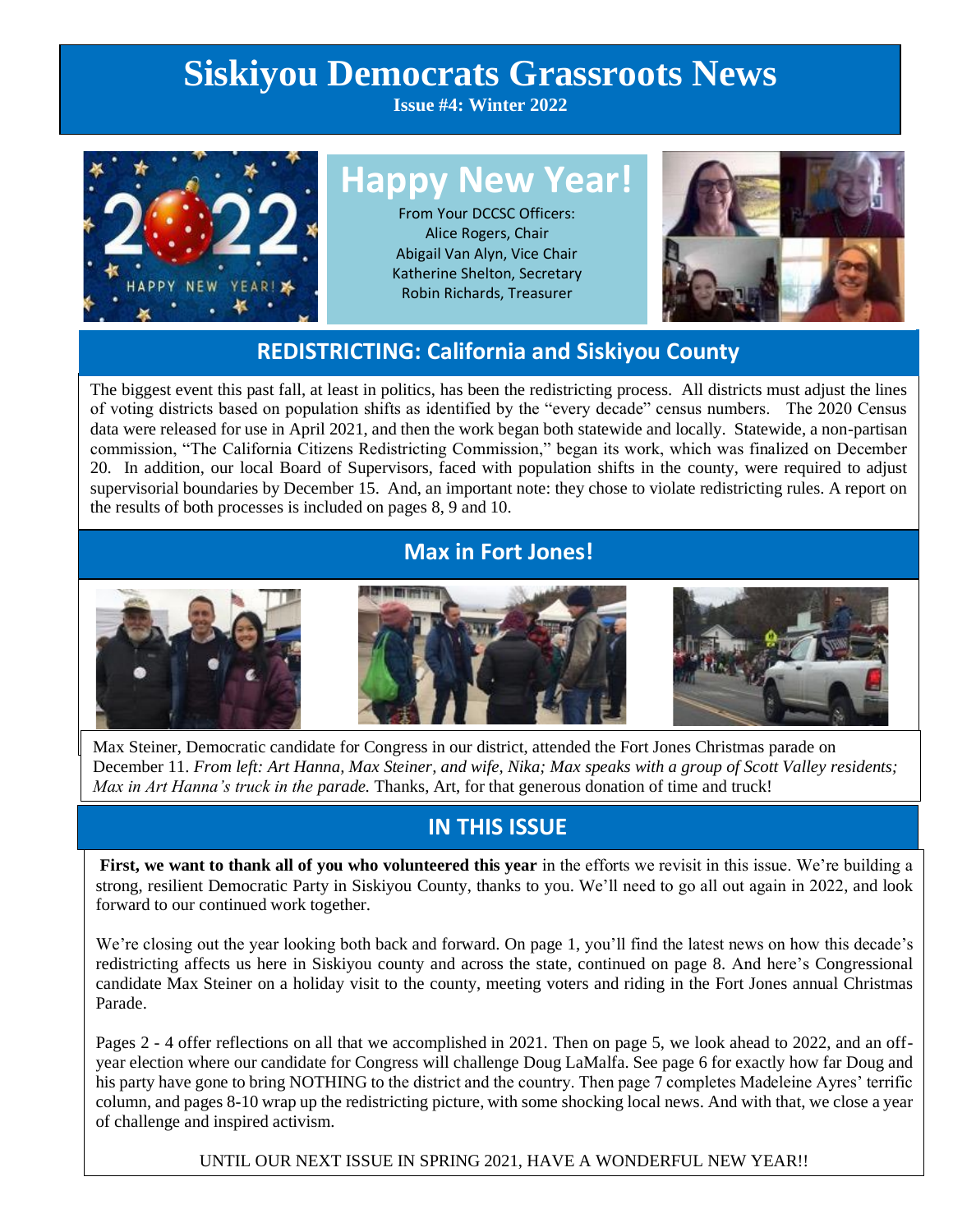## **2021: A Busy Year for the Siskiyou Democrats**

For 2021, the Siskiyou Democrats established four key goals:

- Goal 1. **Create messaging** What do we support?
- Goal 2. **Volunteer in the Community** How can we be involved and promote our values?
- Goal 3. **Develop candidates** What offices should we support and who will run?
- Goal 4. **Reach out to register voters** Where can we do this effectively?

Our volunteers were hard at work on all four of these goals, and their actions are summarized in the next few pages.

# **Goal 1. Create Messaging: SISKIYOU VOICES**

Through the efforts of Tom Laurent, our Writer's Alliance Coordinator, we have a weekly column in the Siskiyou Daily News. There are four column writers: Tom Laurent, Madeleine DeAndreis-Ayres, Gail Domenski, and Lisa Frost. They began the "Siskiyou Voices" column in August 2021 and have great columns each week. In addition, we have had a steady group of Letters to the Editor appearing weekly. Here are the Siskiyou Voices columnists:



Tom Laurent is a third generation Californian, has four daughters, and has fought for gender equality since 1993. Tom has lived in Yreka since 1978.



Madeleine DeAndreis-Ayres is a writer, musician and beekeeper in Fort Jones. She taught drama at Etna High and other Scott Valley schools from 1995-2013.



Gail Domanski is an artist living in Mount Shasta with her husband Ed and her two fledgling kids. She hikes nearly every day with her dog, Tule.



Lisa A. Frost, Attorney, R.N., M.A. lives on a 44-acre Siskiyou Co. ranch with various species of animals and her attorney spouse.

In addition to the Siskiyou Voices columns and the letters to the editor, the Siskiyou Democrats sponsored a highly successful Town Hall meeting to address the local impact of COVID-19 as well as dispel incorrect information. "The COVID Crisis in Siskiyou County: What You Can Do", featured seven local professionals who provided moving frontline reports and important information. Its subsequent YouTube recording received over 3,000 views.

# **One of the Siskiyou Voices Columns: Fly Our Flag in the True Spirit of Patriotism - By Madeleine DeAndreis-Ayres**

With Veterans/Armistice Day behind us and Pearl Harbor Day coming up on Dec. 7, I am reminded how the American flag has become a symbolic football for political groups to throw at each other. And they aren't playing a pleasant game of catch, either. They are aiming for the head, preferably when their opponent's back is turned.

During the Bush-Kerry presidential election, we had a German exchange student at our school in Etna. He was an intelligent, witty kid who dove into American culture with the kind of enthusiasm a teacher loves to see. He was on the soccer team, played saxophone, was solid in his math, science and English, and just reveled in drama class. We had after-school play rehearsals, and I often drove kids home. Teaching is a profession full of surprises, and I'm often caught off guard by things my students say; their insights on different topics and their own unique take on what is going on in the world.

In the car that day, a bunch of kids were chattering about this and that when the exchange student gestured toward traffic and buildings and said, 'All these flags, these American flags everywhere, they creep me out.'

*(Continued on Page 7)*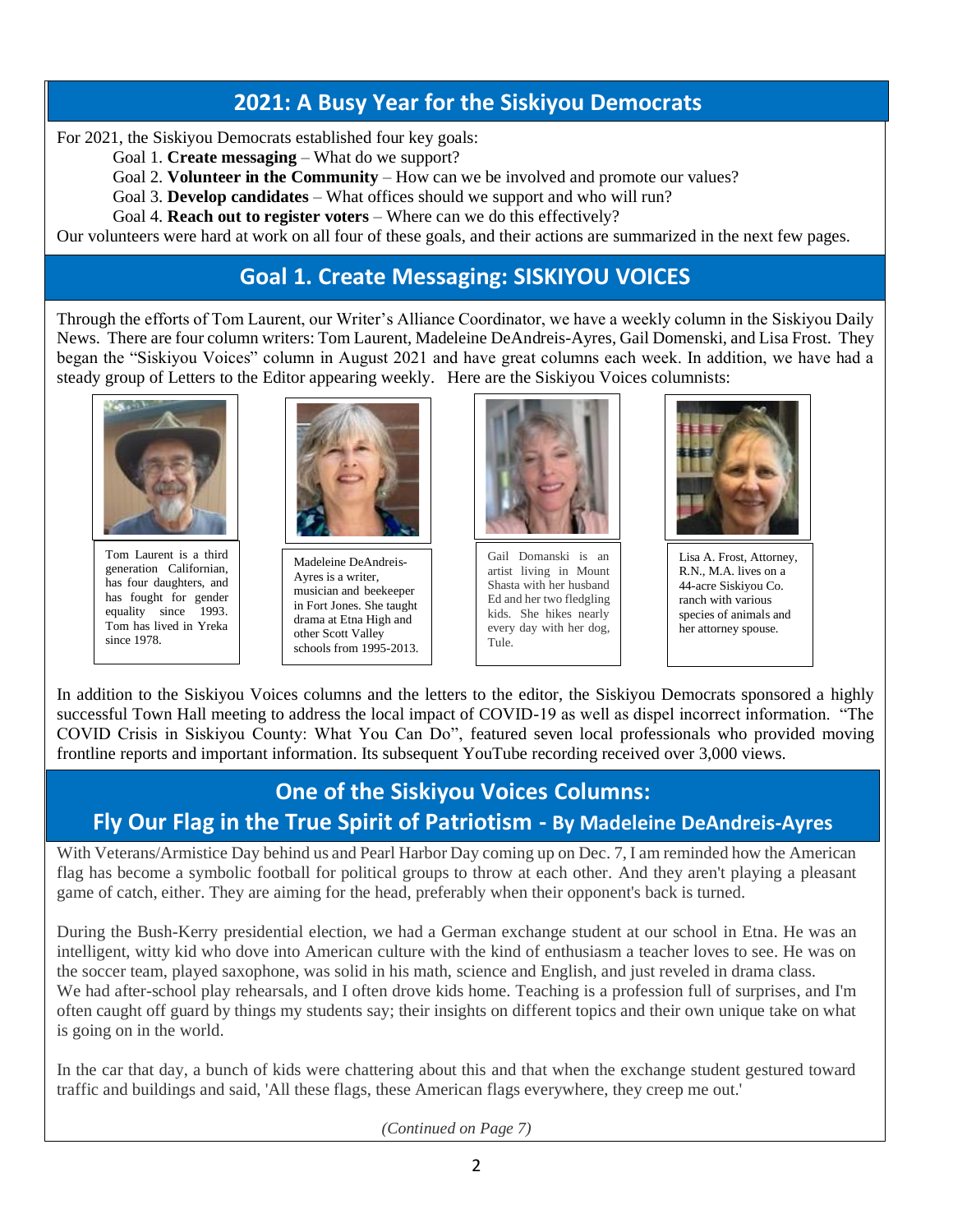# **Goal 2. Volunteer in the Community: GIVING BACK**

A second key goal for our local Democrats was to give back to the community. As a guest columnist for the Siskiyou Voices, Alice Rogers, Chair of the Democratic Central Committee Siskiyou County, provided a summary of what we have accomplished as community volunteers.

# **GIVING BACK: It's What We Do Siskiyou Voices Guest Column – by Alice Rogers**

Helping our local community residents and supporting state and national efforts to provide services to those who need them – it's what Democrats do, all across the country and right here at home. A key priority for The Siskiyou Democrats is addressing food insecurity – not always having enough to eat. Siskiyou County ranks eighth highest in California for the percentage of kids experiencing food insecurity – almost 24%. (*[Map the Meal Gap 2019](https://map.feedingamerica.org/)* - Feeding America, May 2019).

We've taken community involvement seriously and worked on this and other issues. So, what have the Siskiyou Democrats done this past year?

#### **Food Drives**

Thanks to the generosity of our community, the Siskiyou Democrats held a very successful food donation event in Yreka, May 15. Dozens of donors stepped up and gave so much we filled both a pickup and an SUV! Additionally, over \$500 was given to support the Siskiyou Community Food Bank and the Yreka Food Bank.

In south county, on June 12, Volunteer Democrats collected food for distribution at Siskiyou Food Assistance Food Bank in Weed, and the South County Family and Community Resource Centers for Mt. Shasta and Dunsmuir. All together we collected three pickups of food and \$750 in cash and checks.

The Siskiyou Democrats participated in the 2021 Giving Tuesday by providing a \$500 donation to the South Siskiyou Meals on Wheels program. The donation was especially important as it was matched by another donor. Great Northern, which administers the program, was able to reach the \$10,000 match amount!

### **Gift Bags for Domestic Violence Victims**

Ten women seeking shelter at the domestic violence center will receive gift bags from the Siskiyou Democrats this holiday season. The bags contain personal care items the women might not have, particularly if they left their homes quickly.

#### **Volunteer Support**

We have volunteers from our Central and Grassroots committees who are regularly working with the Weed Public Library and Siskiyou Food Assistance. Our volunteers are serving meals and helping to organize donations weekly, and we had 13 people helping their Thanksgiving Distribution.

### **COVID Town Hall**

We understand the importance of having everyone vaccinated so we can all be healthy and get our economy working. You are 24 times more likely to die from COVID if you are not vaccinated (webmd.com). The Siskiyou Democrats conducted a Town Hall on September 24<sup>th</sup> entitled: "The COVID Crisis in Siskiyou County: What You Can Do". It featured local health professionals, who encouraged everyone to get vaccinated. It received over 3000 views on YouTube.

#### **Statewide Democrats**

Statewide rural Democrats have been advocating for improvements to our internet services. As a result, Siskiyou County has been selected as one of the 18 projects statewide to address the digital divide.

*(Continued on page 4)*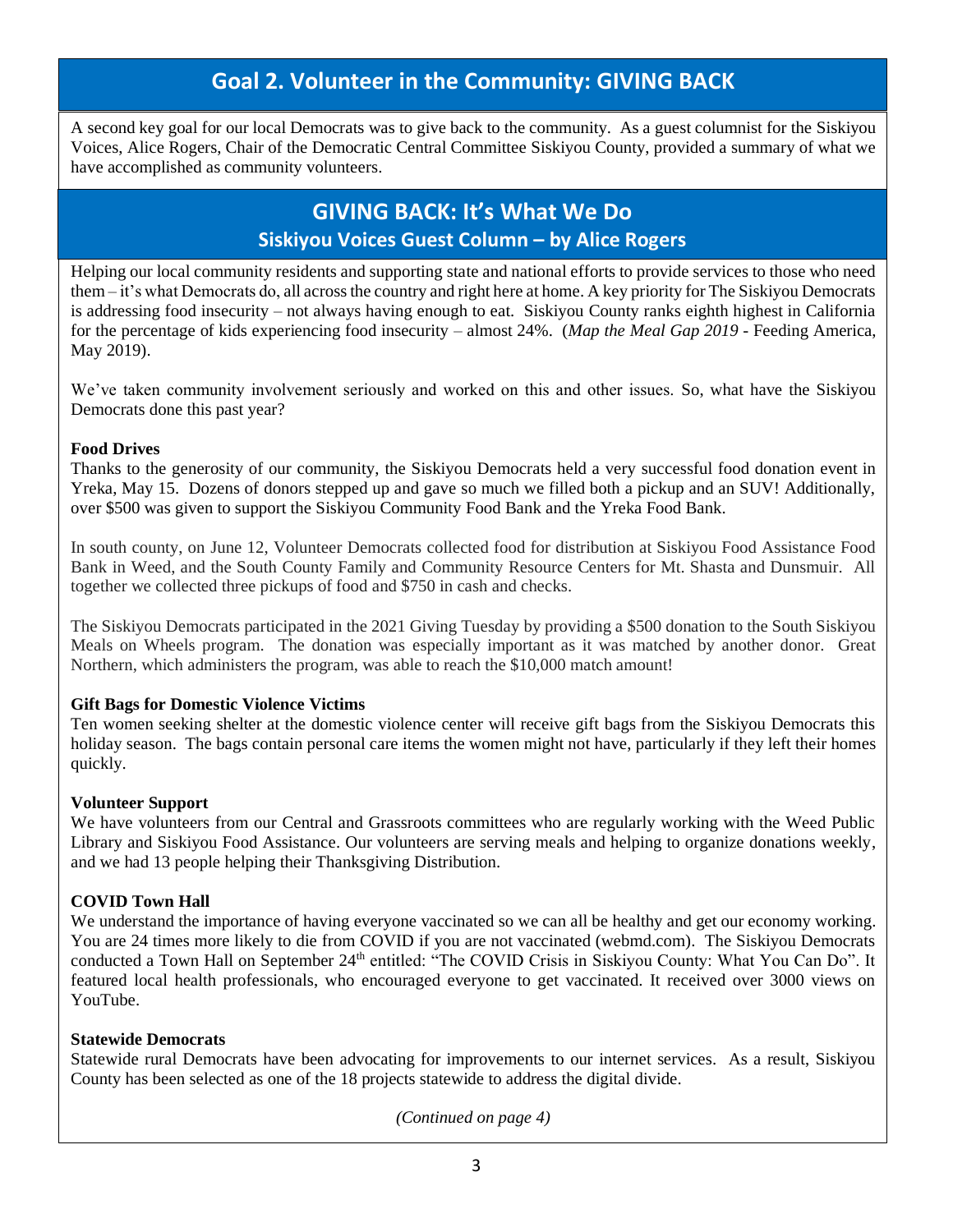# **Goal 3. Develop Candidates: The Work Continues**

One of the goals of our Siskiyou Grassroots Democrats is to develop candidates to run at all levels of government. We're looking for individuals who are interested. Once identified, we'll provide them information on how to run.

Key local offices up for election in 2022 include Board of Supervisors (Weed and Scott Valley Areas), City Councils, School Boards, Community Services Councils, and countywide offices (e.g. Sheriff, District Attorney, County Clerk).

Although the local offices are non-partisan, we did an analysis of party affiliation for the key elected positions. We found that 52% of the positions are held by Republicans, while only 40% of registered voters in Siskiyou County are Republican. By contrast, 22.5% of the elected officials are Democrats, while we represent 30% of the registered voters. We are working to change this inequity.

We conducted a workshop in July and had some interest from individuals. Now's the time to step up and run! Just contact us, and we will help you.

**Please let us know of anyone who might be interested in running for office by sending an email to: [siskiyoudems@gmail.com.](mailto:siskiyoudems@gmail.com) We will contact them.**

### **Goal 4. Reach Out to Register Voters**

With COVID, registering voters in person these past two years has been a challenge. Still, we have registered voters at the Mount Shasta Farmer's Market this summer/fall. As outdoor venues return, we'll continue to work on ways to increase registration in the spring.

### *GIVING BACK: It's What We Do (Continued from page 3)*

#### **Nationwide Democrats**

The American Rescue Plan, a key piece of legislation we supported to help our neighbors survive the economic difficulties of the pandemic, was passed by Democrats at the Federal level – without one Republican vote. Enacted in March, 2021, the ARP supports small businesses, individuals, and local governments as they deal with the pandemic. Our county received almost \$8 million (US Treasury website), school districts and cities got funding, and many of our neighbors received a stimulus check. The changes to the child tax credit lifted three million children out of poverty in the first month - a 25% cut to the monthly child poverty rate.

Democrats were also fighting for the Infrastructure Investment and Jobs Act of 2021, finally signed by President Biden on November 15. This is the federal bill that over the next ten years will significantly improve our nation's bridges and roads, provide for clean drinking water, upgrade our power infrastructure, and support clean energy transmission. It will also create universal access to reliable high-speed internet, which is very important in our rural county.

#### **It's About Patriotism**

Democrats understand the meaning of being patriotic - it is the feeling of love, devotion, and sense of attachment to our country and alliance with others who share the same sentiment, to create a feeling of oneness among people. We want our neighbors to stay healthy, have enough to eat and a place to live. We want them to be able to safely travel on roads & bridges, and on planes, trains & busses, and receive a good education for their children so they can get good paying jobs.



*Giving back to our community – it's what we do.* Morth County Community Volunteers, from left: **Giving back** to our community – it's what we do. *Pat Hardig, Betsey Shuteroff, and Neldena Anderson.*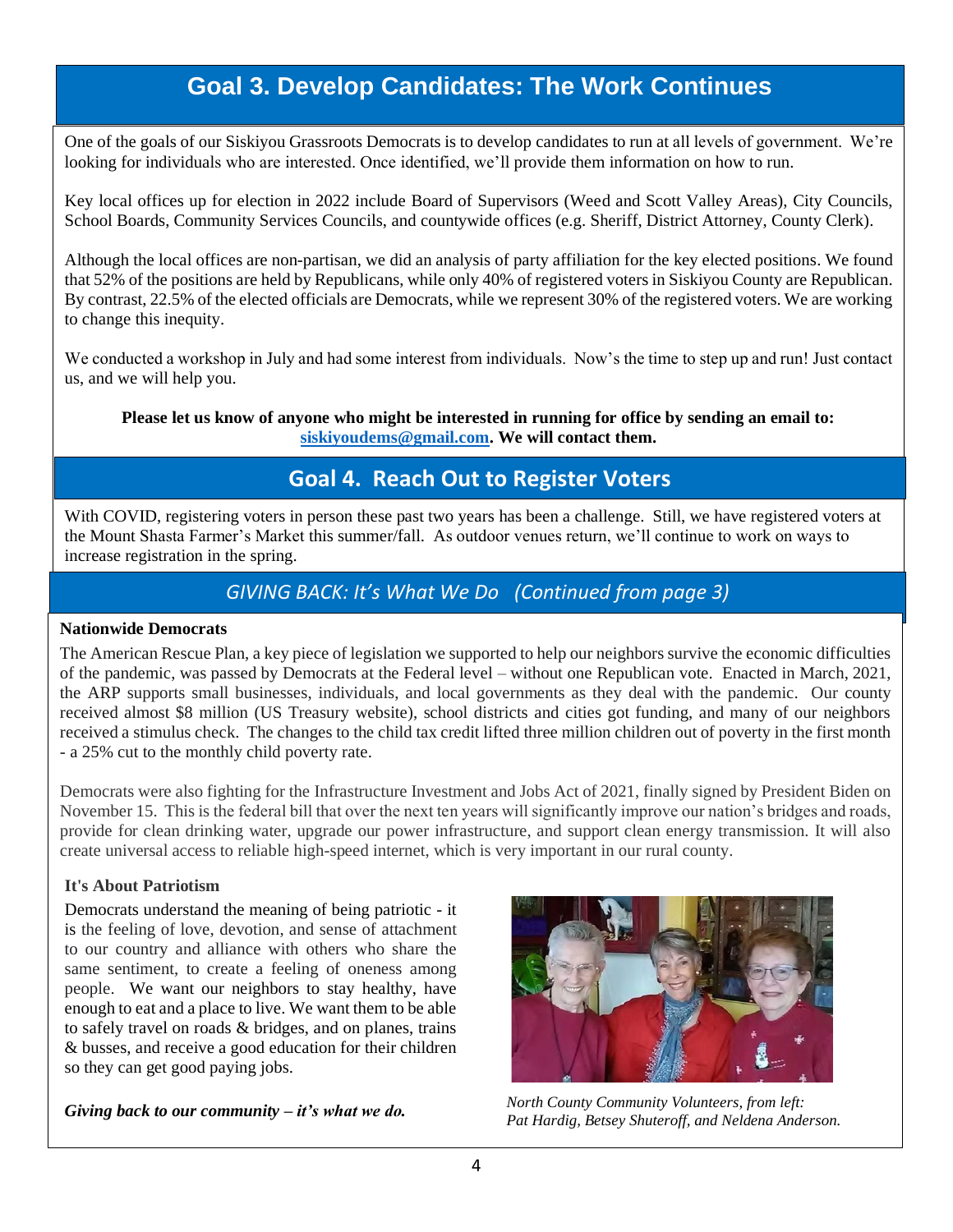# **Preview of 2022: Calendar of Important Events for Democrats By Katherine Shelton**

2022 is a midterm election year, which means a lot of important dates to remember, particularly if you're planning to run for office. The County Clerk's Office provides a list of important dates in their [Candidate Guidebook,](https://www.co.siskiyou.ca.us/elections/page/current-election) along with information on how to run for local office. Some of those key dates and open seats are reproduced below:

| <b>Key Dates to Run for Elected Office</b> |                                                                                                                                                                                   |  |  |
|--------------------------------------------|-----------------------------------------------------------------------------------------------------------------------------------------------------------------------------------|--|--|
|                                            | February 14-March 11 Time frame for issuing Nomination Papers/Declaration of Candidacy, extended if                                                                               |  |  |
|                                            | incumbent doesn't file for re-election.                                                                                                                                           |  |  |
| April 11-May 24                            | Time frame for filing as a Write-In Candidate                                                                                                                                     |  |  |
| <b>Week of May 9</b>                       | County Clerk's Office to begin mailing ballots.                                                                                                                                   |  |  |
| May 23                                     | Last day to register to vote for this election. You can still show up at your polling<br>place on election day and receive a provisional ballot is you have not registered.       |  |  |
| <b>Around May 7</b>                        | Ballots are mailed to all registered voters                                                                                                                                       |  |  |
| <b>JUNE 7</b>                              | <b>ELECTION DAY!</b> Polls are open from 7 a.m. - 8 p.m. Mail-in ballots are sent<br>about 30 days prior, and it is recommended they be mailed back 5 days before<br>election day |  |  |
| July 7                                     | Last day to certify election results                                                                                                                                              |  |  |

Other important dates:

February 12: Democratic Pre-endorsement conference, where party delegates vote to endorse candidates in advance of the March Convention.

**March 3 – 6:** California Democratic Party Endorsing Convention

| June 7, 2022 Election<br>Key County seats to be elected (4-year terms): |                             |                  |  |
|-------------------------------------------------------------------------|-----------------------------|------------------|--|
| <b>Office</b><br>Incumbent                                              |                             |                  |  |
| Supervisor District 3                                                   | Michael Kobseff             | Republican       |  |
| Supervisor District 5                                                   | Ray Haupt                   | Republican       |  |
| Assessor-Recorder*                                                      | Craig Kay                   | Republican       |  |
| Auditor-Controller*                                                     | Diane Olson (appointed)     | Decline to State |  |
| County Clerk                                                            | Laura Bynum                 | Republican       |  |
| District Attorney*                                                      | J. Kirk Andrus              | Republican       |  |
| Sheriff-Coroner*                                                        | Jeremiah LaRue (appointed)  | Republican       |  |
| Superintendent of Schools*                                              | <b>Kermith Walters</b>      | Republican       |  |
| Treasurer-Tax Collector*                                                | Jennifer Taylor (appointed) | Decline to State |  |
| * Office holders must meet eligibility requirements.                    |                             |                  |  |

### **We are looking for candidates! If you or someone you know wants to run, please send an email to**

### **siskiyoudems@gmail.com.**

[Siskiyou Democrats](https://www.siskiyoudemocrats.org/) meet on the second Wednesday of every month at 6pm, currently via Zoom. Their Grassroots volunteers also meet on the first (North County) and second (South County) Tuesdays of the month at 6pm, also via Zoom. If you'd like to join a meeting, email [siskiyoudems@gmail.com](mailto:siskiyoudems@gmail.com) for a link.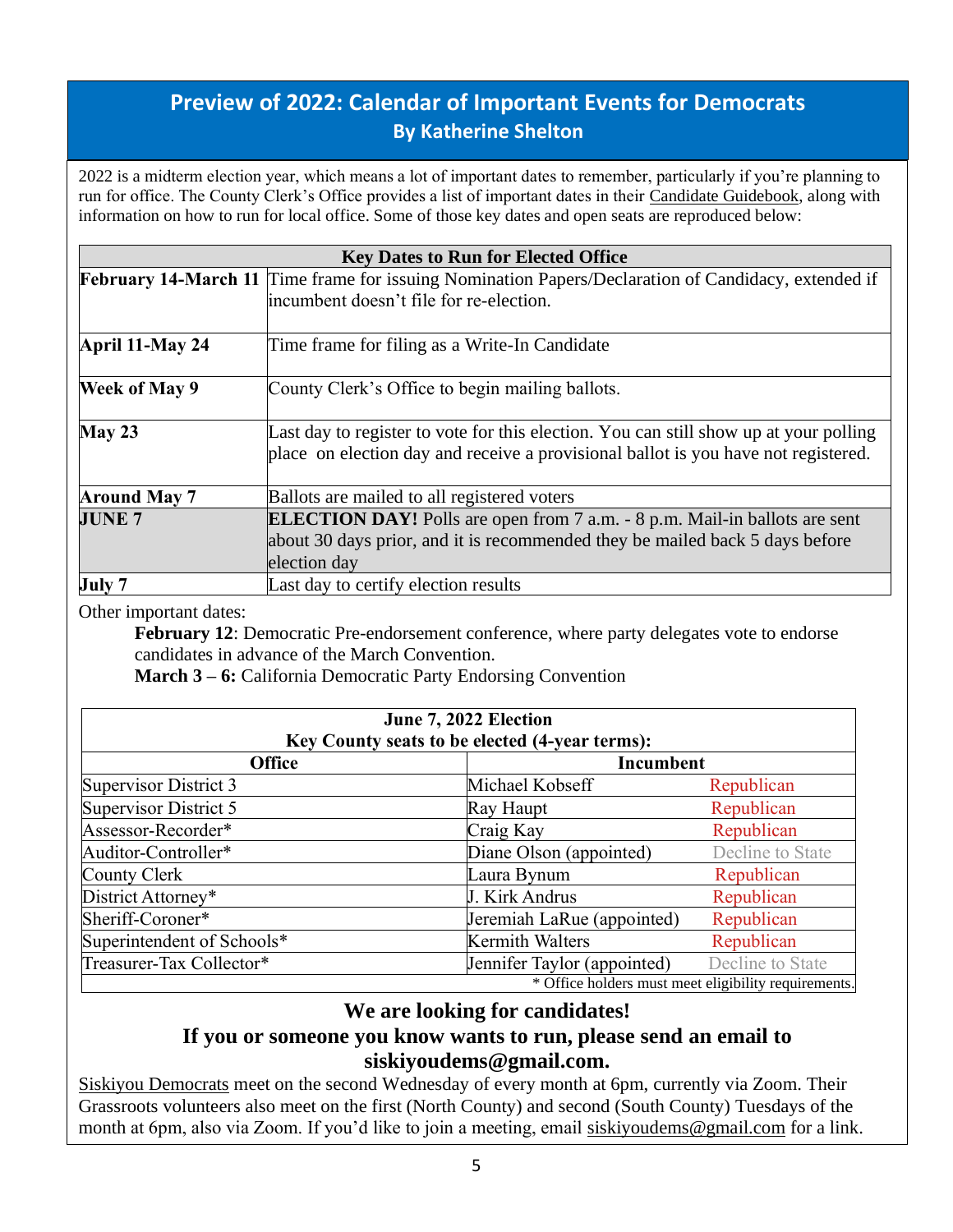### **REPUBLICAN OBSTRUCTION - This Quarter's Top Story By Abigail Van Alyn**

*BLOCKED: Both House bills protecting the rights of voters in the United States BLOCKED: The Build Back Better Act, dozens of measures to lift the middle and working classes BLOCKED: Three hundred (300) of Biden's 450 nominees to fill vital government positions*

In November, the Congressional leader of the Republican Party, Senator Mitch McConnell, privately told a group of stalwarts and donors that he intended to offer an Agenda of NOTHING for the 2022 midterm elections. While Biden continues to fight successfully to end the Covid pandemic, to unkink the supply chain, and to lower inflation, McConnell will be happy to obstruct Biden, Democrats, and the basic principles of democracy at every opportunity. And that's the Big Plan.

As Ed Kilgore of New York Magazine put it, "The GOP is free to become a vehicle for those who vote out of rage, resentment, disappointment, or subscription to conspiracy theories. Standing for something positive would just get in the way."



*Links to References:*

[Republicans Don't Need An Agenda for the Midterms](https://nymag.com/intelligencer/2021/12/mcconnell-republicans-dont-need-an-agenda-for-the-midterms.html) [McConnell: No Agenda for the Midterms](https://www.axios.com/mcconnell-no-agenda-midterms-91c73112-0a2e-441b-b713-7e8aa2dad6bf.html)

By contrast, over in the House, Speaker Wannabe Kevin McCarthy has been busy busy busy.

*"From President Biden's Border Crisis to soaring consumer costs, and the rising crimes caused by the 'Defund the Police' movement, Democrats' disastrous policies have left Americans hurting in ways we haven't seen in decades."*  Kevin McCarthy, June 29, 2021

Thus began McCarthy's announcement of his plan for the House in 2022. With typical bad grammar, and distortion and mud-slinging toward Biden and Democrats, he was announcing the formation of multiple task forces covering a curious set of priorities. For instance, the "Future of American Freedoms" task force, led by Jim "Big Lie" Jordan and including fellow Liars Lauren Boebert and Marjorie Taylor Greene. And how about "Healthy Future" led by Trump favorite Devin Nunes?\* Open-carry for all, healthcare for none?

<https://www.republicanleader.gov/mccarthy-unveils-republican-task-forces-announces-leaders-and-members/>

The Agenda of Nothing will be great news to Doug LaMalfa, who spends his time spreading disinformation, while doing NOTHING for our district. Some notable House votes have been to prevent Covid mandates, including vaccination, to protect gun manufacturers from "punitive" regulation, and of course to de-certify the electors from Arizona and Pennsylvania, in hopes of overturning the free and fair election of Joseph Biden in 2020. For LaMalfa's full record, see [https://www.govtrack.us/congress/members/doug\\_lamalfa/412510](https://www.govtrack.us/congress/members/doug_lamalfa/412510)

Whether its McConnell's nihilism or McCarthy's Gingrich aspirations, we MUST defeat them in 2022, starting with removing Doug LaMalfa.

**"Beware the one party state."** – Timothy Snyder, *On Tyranny*

\*Nunes has recently announced he will leave Congress in December, to become CEO of Trump's new media enterprise, TRUTH Social (caps are Trump's). Apparently, media experience is not necessary, since Nunes is a dairy farmer. But how will Healthy Future survive without him?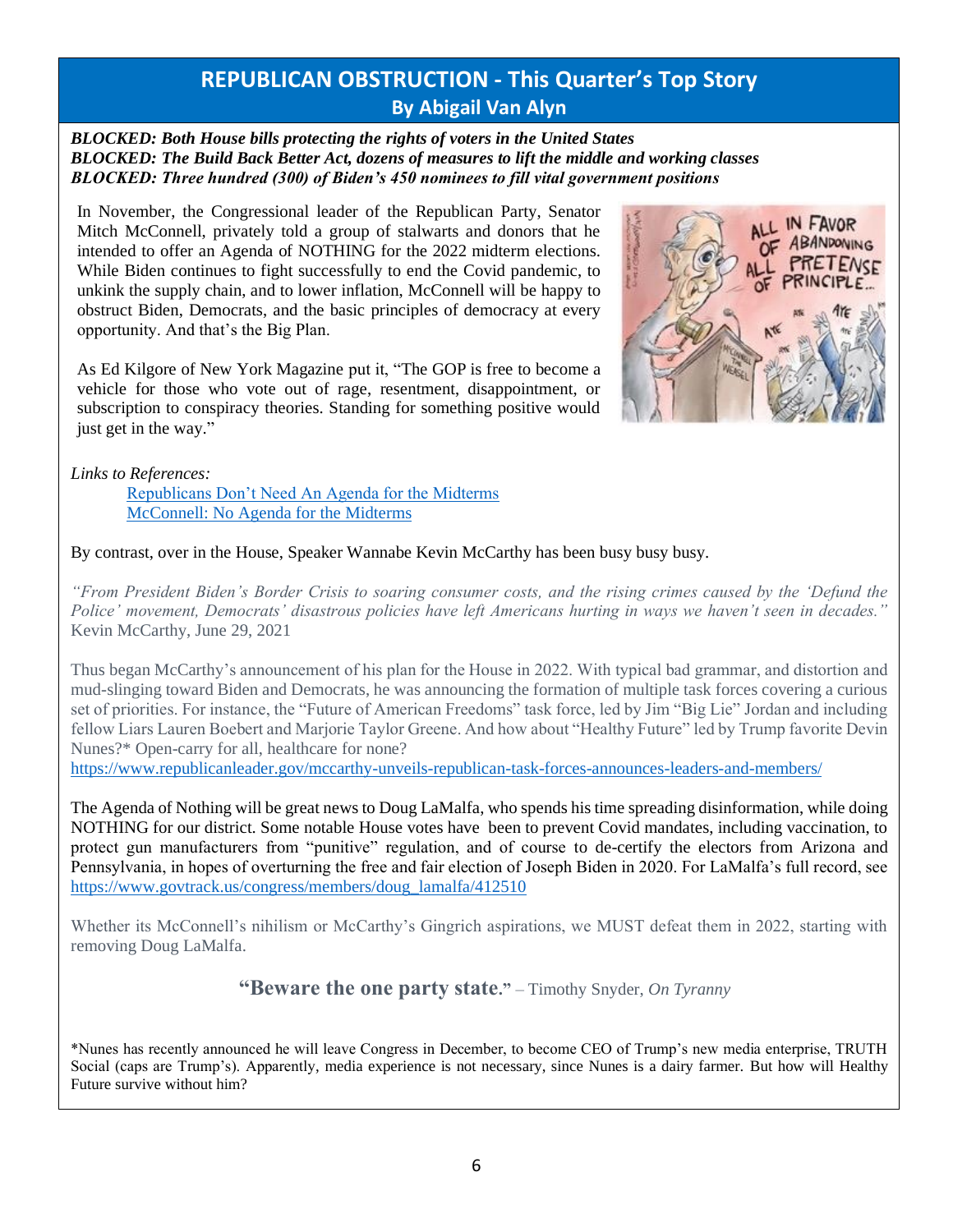### **Fly Our Flag in the True Spirit of Patriotism** (continued from page 2)

I remember his exact words because I have often repeated them. His German accent, his competent use of American slang in the phrase, 'creep me out' and, mostly his unique take on what was going on in the world at that time. I asked him what he meant, never telling him that these flags, these American flags everywhere, also creeped me out.

He replied that in Germany you rarely see the German flag in daily life. Maybe they fly it for occasions like the Olympic games, he said, but you certainly don't see it displayed on cars, businesses and homes. He said overt symbols of nationalism are deeply frowned upon in Germany because of how, in the runup to World War II, Hitler and his advisers used symbols like the flag to stir the passions of the people and to create a link between the act of flying the German flag and support for Nazi extremism.

**Patriotism** is simply love of country. You love your country like you love your family. It is your motherland, your fatherland and you love it not because it is the greatest country to ever inhabit Earth, but you love it because it is where you are from. You love it, as the saying goes, warts and all. 'Land where my fathers died, land of the pilgrims' pride' is how the song goes, and that is patriotism.

**Nationalism**, on the other hand, is a rigid ideology: My country *'uber alles*'— it has nothing to do with love of country, but rather it's about thinking your country or government or political candidate or way of life is superior to all others. Nationalism is a bully; patriotism is a friend. Nationalism says that the only problem we have is that the rest of the world is not like us. And I would add, nationalism breeds dangerous suspicion within our own country and families. J. Edgar Hoover gained a lot of traction and ruined many lives before 'good people' finally rebelled. Better late than never, but that guy, like many nationalists in our country today, did and do great damage when their fervor is allowed to run unchecked.



My German exchange student saw something alarming in the American political climate during his stay here. Because he was from Germany and knew his history, he was able to articulate what so many Americans can't see for themselves. Loving ones' country is good, but when that love turns into intolerance of others and violence against our government, it ceases to be patriotism and becomes its polar opposite: mindless, violent nationalism.

Time marches on, and sadly we are losing our World War II veterans to the marching of time. My 95-year-old father clearly recalls Pearl Harbor and his time serving in the Navy. He and we proudly fly our American flag on the appropriate commemorative occasions and I urge you all, if you feel so inclined, to dust it off on Dec. 7 and hang it in a true spirit of patriotism.

Know that we live in a wonderful country, but don't let that blind you to the devastating consequences of extremist nationalism.



*"It is rather for us to be here dedicated to the great task remaining before us … that government of the people, by the people, for the people, shall not perish from the earth." Abraham Lincoln*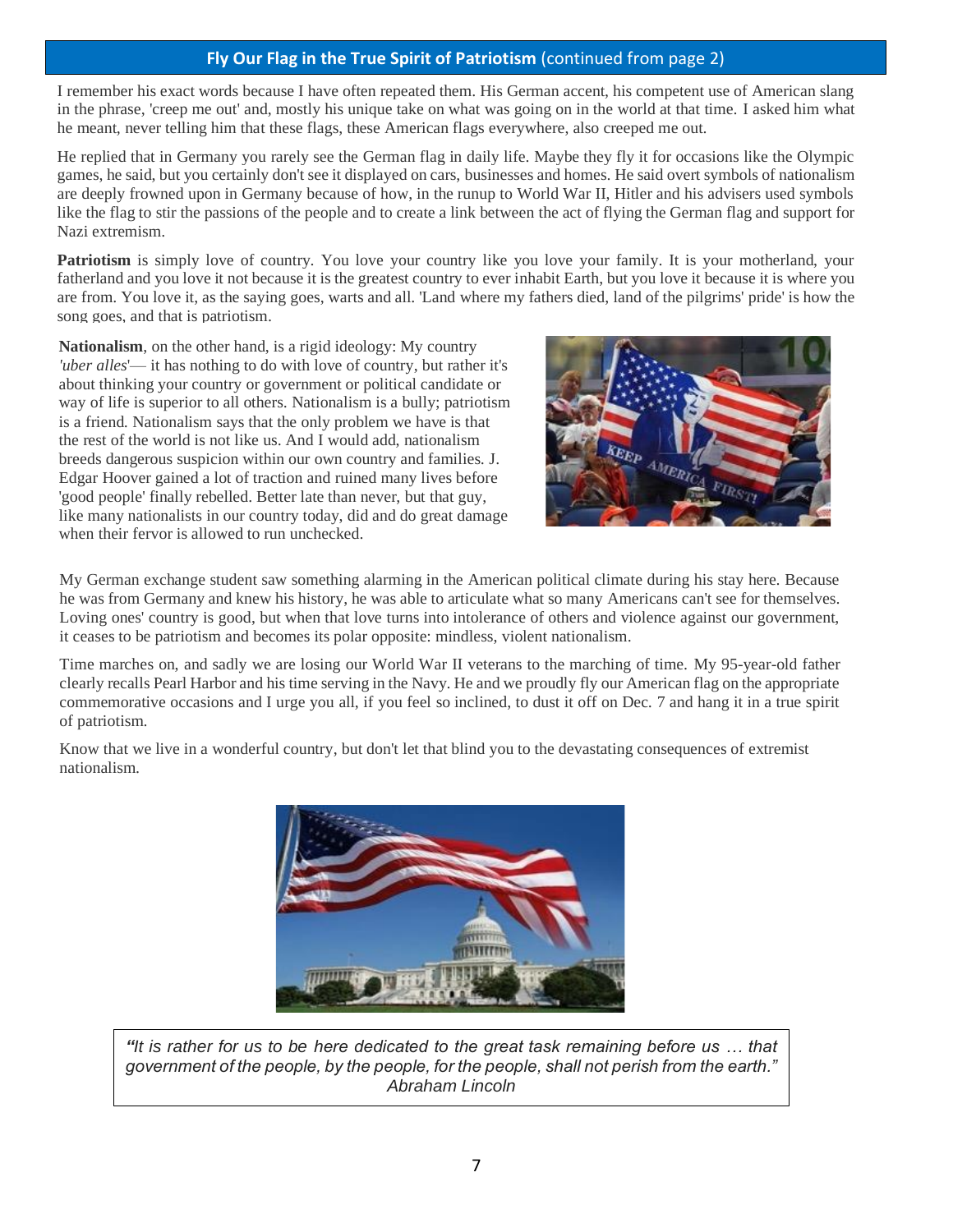# **California Redistricting: Siskiyou County Remains in California District One**

Every ten years, the boundaries for legislative offices must be adjusted to accommodate the one person-one vote concept central to our democracy. Using the U.S. Census Data, which was officially released in April 2021, Siskiyou County remains in California District One for the State Assembly, State Senate and the US Congress. The redistricting process for the state is done by an Independent Citizens Redistricting Commission established in 2008, thus taking this process out of the hands of the California Legislature and transferring it to the citizens.

The biggest change this year was with the California Congressional seats. Because California grew more slowly than other states, we lost a Congressional seat, moving from 53 to 52 seats. This caused the California Redistricting Commission to make significant changes to districts. The Commission has been working since the census data became official and has developed several drafts for review. Thousands of comments were received. The maps became final on December 20, 2021. For more information, visit [wedrawthelinesca](https://www.wedrawthelinesca.org/final_maps)

**Congressional District One:** Includes Siskyou, Modoc, Shasta, Lassen, Tehama, Glenn, Butte, Colusa (new) and Sutter (new).

Moves Plumas, Sierra, Nevada, and Placer from CD1 to CD3.





**Senate District One:** Includes Siskiyou, Modoc, Shasta, Lassen, Tehama (new), Plumas, Glenn (new), Butte (new), Sierra, Colusa (new), Sutter (new), Yuba (new), Nevada, Placer (part)

Moves Alpine and El Dorado from SD1 to SD4



**Assembly District One:** Includes Siskiyou, Modoc, Shasta, Lassen, Plumas, Sierra, Nevada, Placer, El Dorado (new), Amador (new) and Alpine (new). Moves Butte – small part that was in AD1 to AD3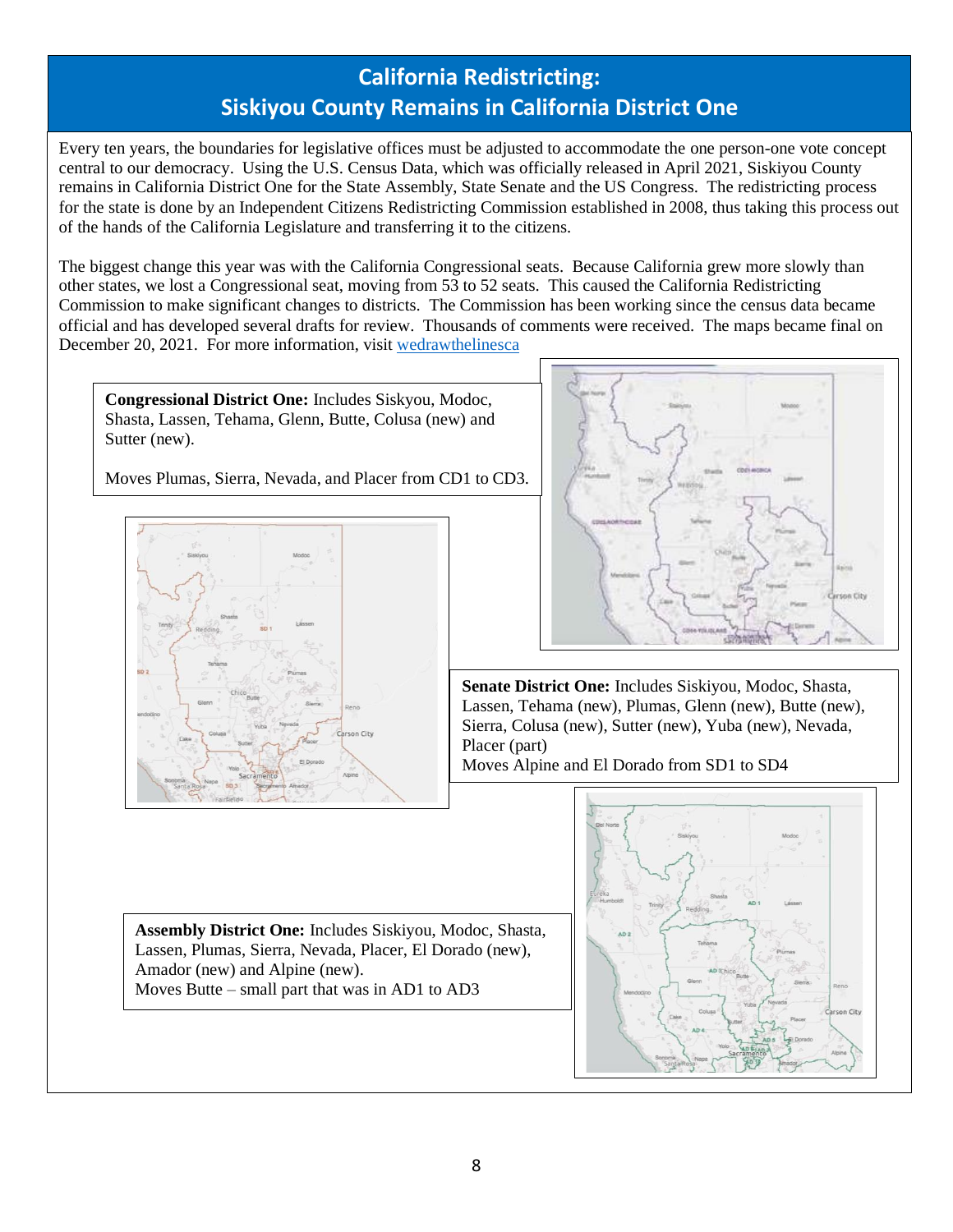# **Yes, Gerrymandering Happens Here: Siskiyou County Board of Supervisors Violates Redistricting Laws**

As is the case throughout California, local Boards of Supervisors are tasked to do their own redistricting process. Because there have been population shifts among Siskiyou County districts, our Board was also required to make adjustments. This past year, they hired a consulting firm, Redistricting Partners, to propose new districts. Two options for the revised districts were presented by the consultants at required public hearings this fall. The consultants made clear that there are four key criteria to be used in redistricting: 1) Adjust for population (so district's numbers are similar); 2) Keep communities of interest together\*; 3) Keep city boundaries intact (as much as possible); 4) **Give no consideration to party affiliation, or to the residency of incumbent representatives**. *(\*See CA AB-849, FAIR MAPS Act, 2019: "Communities of interest do not include relationships with political parties, incumbents, or political candidates." AB849 [City & County Redistricting](https://leginfo.legislature.ca.gov/faces/billNavClient.xhtml?bill_id=201920200AB849)[\)](https://leginfo.legislature.ca.gov/faces/billNavClient.xhtml?bill_id=201920200AB849)*

Following these criteria, the consultants prepared Options 1 and 2. But each one showed that Supervisor Kobseff's personal residence was now in District 2, which meant he would have to move to run for reelection. So at the October 19 meeting, Redistricting Partners were asked by the Board Chair to create a new plan, one which would insure that Mr. Kobseff's home remained in District 3. At the Chair's request, district lines were then **gerrymandered** (in Options 3 and 4) to include Mr.Kobseff's residence. This request was made against the directives of both the County Counsel and the consultants, who had repeatedly made it clear to the Board that such a concern **could not legally be used as a criterion**.

At a November 16 public hearing, the four options were considered by the Board. Most of the public attending supported Options 1 and 2. Based on the public's input, consultant-recommended Option 2 was accordingly agreed to by a 3-1 vote of the Board (Kobseff recusing himself). And at the following December 7 meeting, where the final approval was to occur, the County Counsel again made a presentation on the legal criteria for redistricting.

But a large group of citizens appears to have been encouraged to come to the meeting to support Kobseff. In spite of the County Counsel's admonition, they insisted they wanted to retain Mr. Kobseff as their supervisor. Nor did the Chair support Counsel and make clear to the public that to do so would not be lawful. The stunning result was, two supervisors were pressured into changing their votes from Option 2 to Option 4, **in clear violation of redistricting law**.

**The Resulting Gerrymander:** You will find the two maps, Options 2 and 4, on page 10. What is obvious in Option 4 is that the Kobseff home in Mt. Shasta is "carved out." As a result, a portion of the town of Weed is given to the supervisor serving Mt. Shasta and Dunsmuir, which violates criterion #3 as well. This was done by the Board for only one purpose: to retain supervisor Kobseff, which is illegal.

*(continued on page 10)*

### **What's Happening**

In light of the stay-at-home requirement in California, we will not be conducting the SISKIYOU DEMOCRATIC GRASSROOTS COMMITTEE or the SISKIYOU DEMOCRATIC CENTRAL COMMITTEE meetings in person. Instead, we will be using remote access (Zoom). If you are interested in attending, please send an email to: [siskiyoudems@gmail.com](mailto:siskiyoudems@gmail.com) to request a digital meeting invitation.

The Grassroots Committee meets the first Tuesday of the month (North County) and the second Tuesday of the month (South County). The Central Committee meets the second Wednesday of the month.

#### **Your Democratic Central Committee of Siskiyou County (DCCSC)**:

[SiskiyouCountyDemocrats.](https://www.facebook.com/SiskiyouCountyDemocrats/) Send mail and donations to: DCCSC, Post Office Box 4, Mt. Shasta, CA 96067. Officers: Alice Rogers – Chair, Abigail Van Alyn- Vice Chair, Katherine Shelton – Secretary, Robin Richards – Treasurer; Members: Neldena Anderson, Rick Green, Ann Herfindahl, Matthew Hilliard, Al Lugo, Carolyn Miller, Larry Marks, Christine Balletta, Dolly Verrue, and Karen Zeigler. For more information, visit our website: [siskiyoudemocrats.org](http://www.siskiyoudemocrats.org/) or Facebook page: